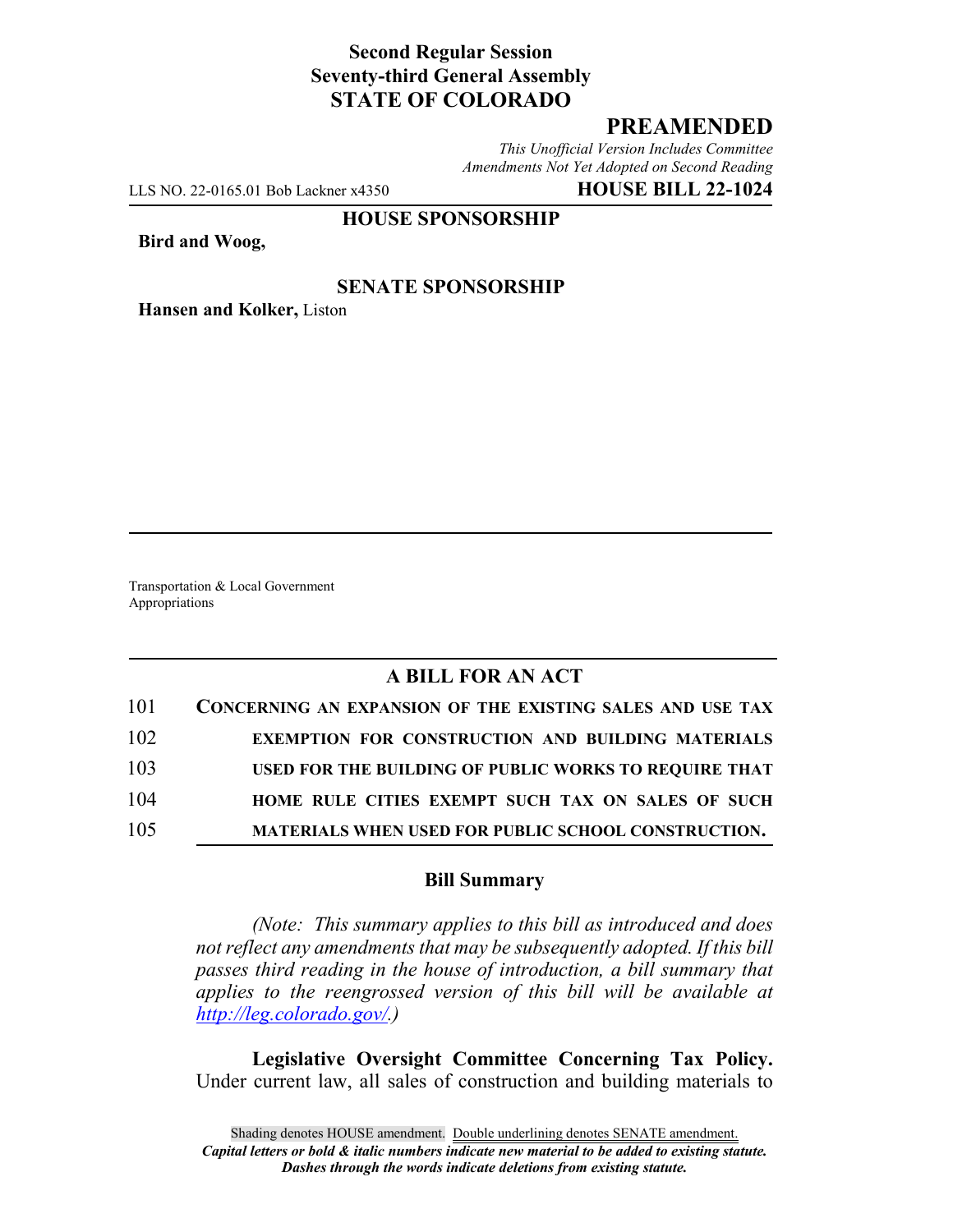contractors and subcontractors for use in the building, erection, alteration, or repair of structures, highways, roads, streets, and other public works are exempt from the sales and use tax levied by the state and certain local governments. Home rule cities continue to levy the tax on sales of construction and building materials within their jurisdiction. The bill extends the exemption to the sales and use tax levied by home rule cities on such materials for use in connection with the building, erection, alteration, or repair of a public school.

 *Be it enacted by the General Assembly of the State of Colorado:* **SECTION 1.** In Colorado Revised Statutes, 39-26-708, **add** (2.5) as follows: **39-26-708. Construction and building materials - legislative declaration - definition.** (2.5) (a) THE GENERAL ASSEMBLY FINDS, DETERMINES, AND DECLARES THAT: (I) THE EXEMPTION UNDER THIS SECTION WAS ENACTED BY THE GENERAL ASSEMBLY TO REDUCE COSTS INVOLVED IN THE CONSTRUCTION OF PUBLIC WORKS; (II) THE EXEMPTION CODIFIES THE PRINCIPLE THAT CONTRACTORS SHOULD NOT BE PAYING A TAX LEVIED BY GOVERNMENTAL ENTITIES ON BUILDING MATERIALS USED FOR THE BENEFIT OF THOSE SAME GOVERNMENTAL ENTITIES; (III) UNDER CURRENT LAW, OUT OF THE STATE AND ALL LOCAL GOVERNMENTS ACROSS THE STATE, THE SALES AND USE TAX ON CONSTRUCTION AND BUILDING MATERIALS USED IN THE CONSTRUCTION OF PUBLIC BUILDINGS IS ONLY LEVIED BY HOME RULE CITIES; (IV) EXTENDING THE EXEMPTION TO INCLUDE THE SALES AND USE TAX LEVIED BY HOME RULE CITIES ON MATERIALS USED IN THE CONSTRUCTION OF PUBLIC SCHOOL FACILITIES WOULD REDUCE THE

OVERALL COSTS OF CONSTRUCTING SUCH FACILITIES FOR THE MANY

-2- 1024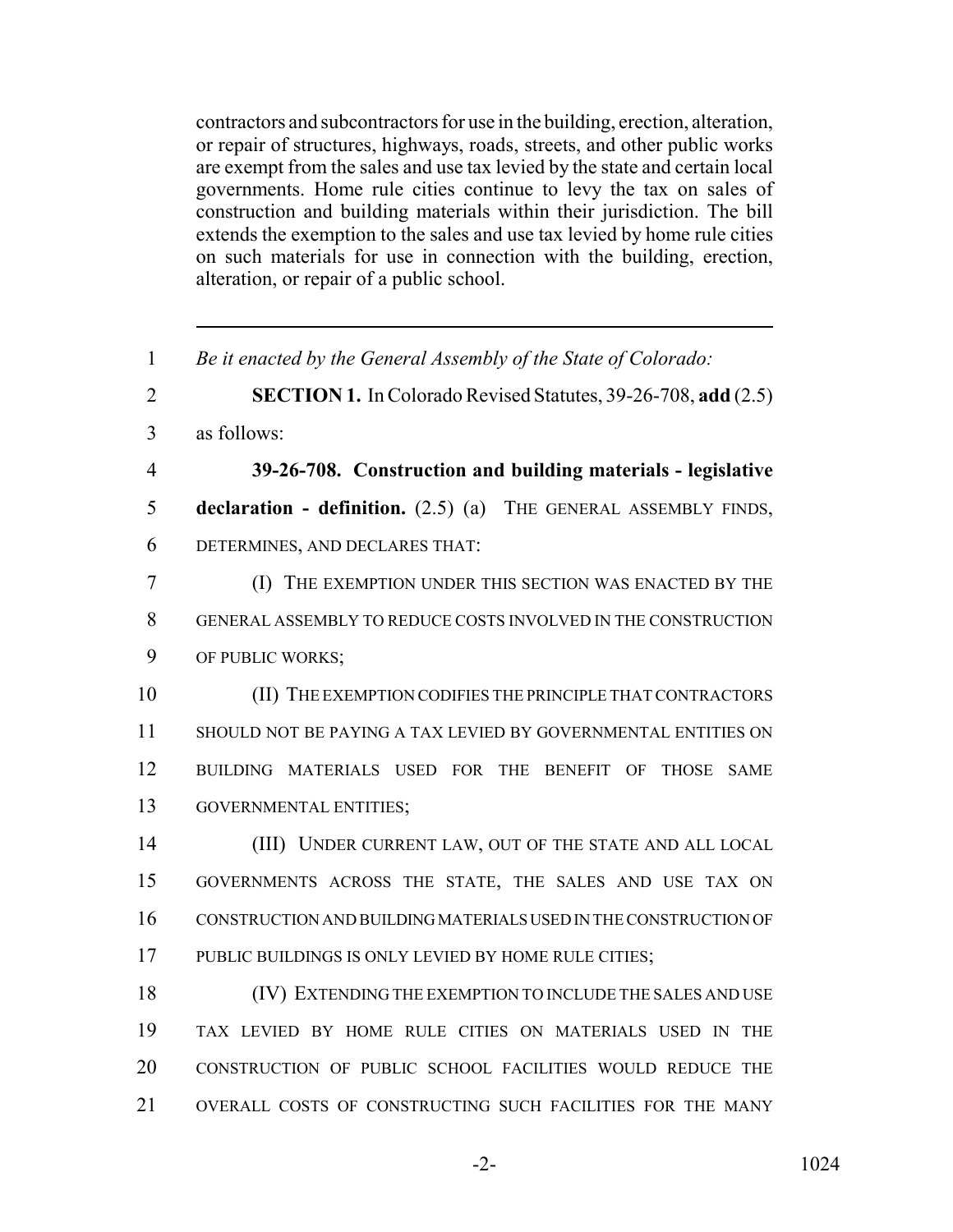JURISDICTIONS ACROSS THE STATE THAT ARE HOME RULE CITIES; AND

 (V) EXTENDING THE EXEMPTION TO INCLUDE HOME RULE CITIES WOULD ALSO PROMOTE A UNIFORM AND CONSISTENT TREATMENT OF THE SALE OF BUILDING AND CONSTRUCTION MATERIALS STATEWIDE, THEREBY FACILITATING A MORE CONSISTENT AND UNIFORM TAX STRUCTURE. ACCORDINGLY, THE MATTERS ADDRESSED IN SUBSECTION (2.5)(b) OF THIS SECTION ARE MATTERS OF STATEWIDE CONCERN.

 (b) NOTWITHSTANDING ANY OTHER PROVISION OF LAW, IN ADDITION TO THE EXEMPTION FROM TAXATION CREATED BY SUBSECTIONS (1) AND (2) OF THIS SECTION, THERE SHALL ALSO BE EXEMPT FROM TAXATION UNDER PART 1 OF THIS ARTICLE 26 ANY TAX LEVIED BY A HOME RULE CITY ON ALL SALES OF CONSTRUCTION AND BUILDING MATERIALS TO CONTRACTORS AND SUBCONTRACTORS FOR USE IN THE BUILDING, ERECTION, ALTERATION, OR REPAIR OF A PUBLIC SCHOOL.

 (c) AS USED IN SUBSECTION (2.5)(b) OF THIS SECTION, "PUBLIC SCHOOL" MEANS A SCHOOL THAT SERVES ANY OF GRADES KINDERGARTEN 17 THROUGH TWELVE AND THAT DERIVES ITS SUPPORT, IN WHOLE OR IN PART, FROM REVENUE RAISED BY A GENERAL STATE OR SCHOOL DISTRICT TAX. "PUBLIC SCHOOL" INCLUDES A CHARTER SCHOOL AUTHORIZED BY A 20 SCHOOL DISTRICT PURSUANT TO PART 1 OF ARTICLE 30.5 OF TITLE 22, BY THE STATE CHARTER SCHOOL INSTITUTE PURSUANT TO PART 5 OF ARTICLE 22 30.5 OF TITLE 22, OR BY THE COLORADO SCHOOL FOR THE DEAF AND THE 23 BLIND PURSUANT TO SECTION 22-80-102 (4).

 **SECTION 2. Act subject to petition - effective date - applicability.** (1) This act takes effect at 12:01 a.m. on the day following the expiration of the ninety-day period after final adjournment of the general assembly; except that, if a referendum petition is filed pursuant